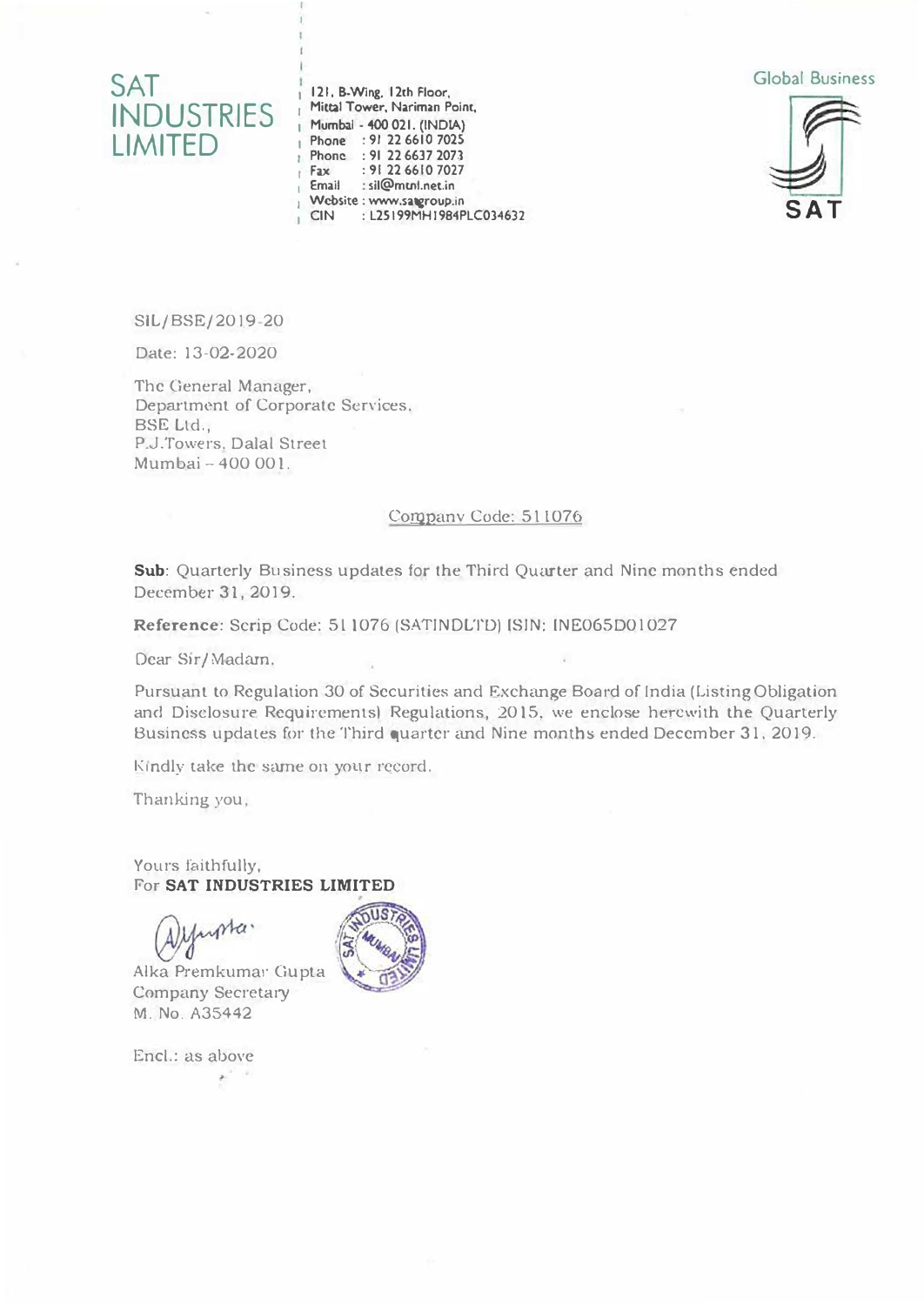# **Sat Industries Limited**

**Manufacturing | Global Business | Education | Financial Services**

SA1

**India | UAE| UK**

**Performance Update for Q3 & Nine-months Ending 31st December 2019**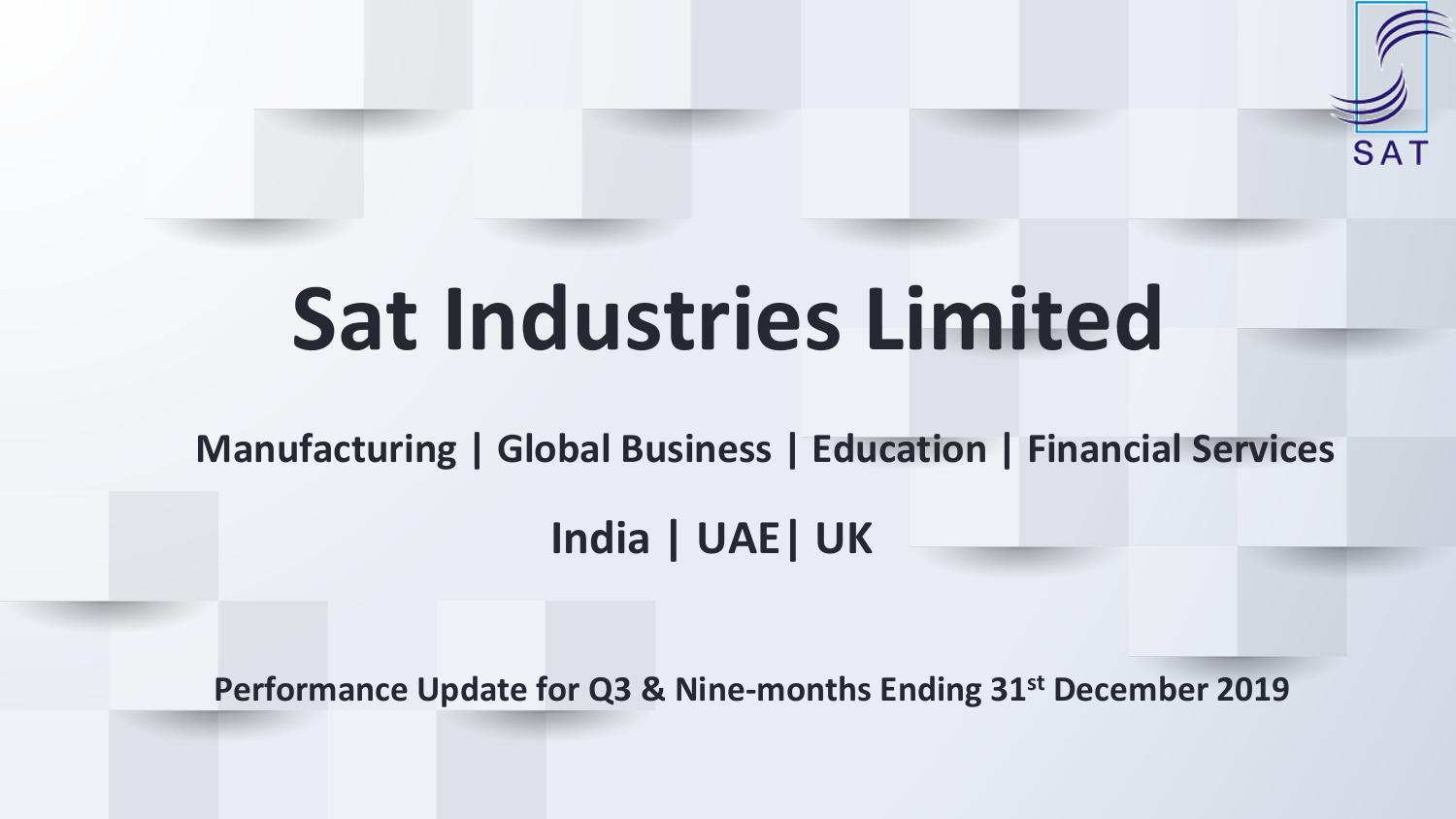#### **Performance Update for 3rd quarter and nine months ended as on 31st December 2019**



**Mumbai, 13th February 2020:** Sat Industries Limited (Sat) is pleased to announce the financial results for the third quarter and nine months ended as on 31<sup>st</sup> December 2019

For the last 35 years, Sat has diversified into various industries which includes- Manufacturing, Education Technology, Leasing & Startup Investments, Global Business, Financial Services and Trading through its various subsidiaries and associates.

The various businesses under Sat has seen a steady upward progress over the past few years.

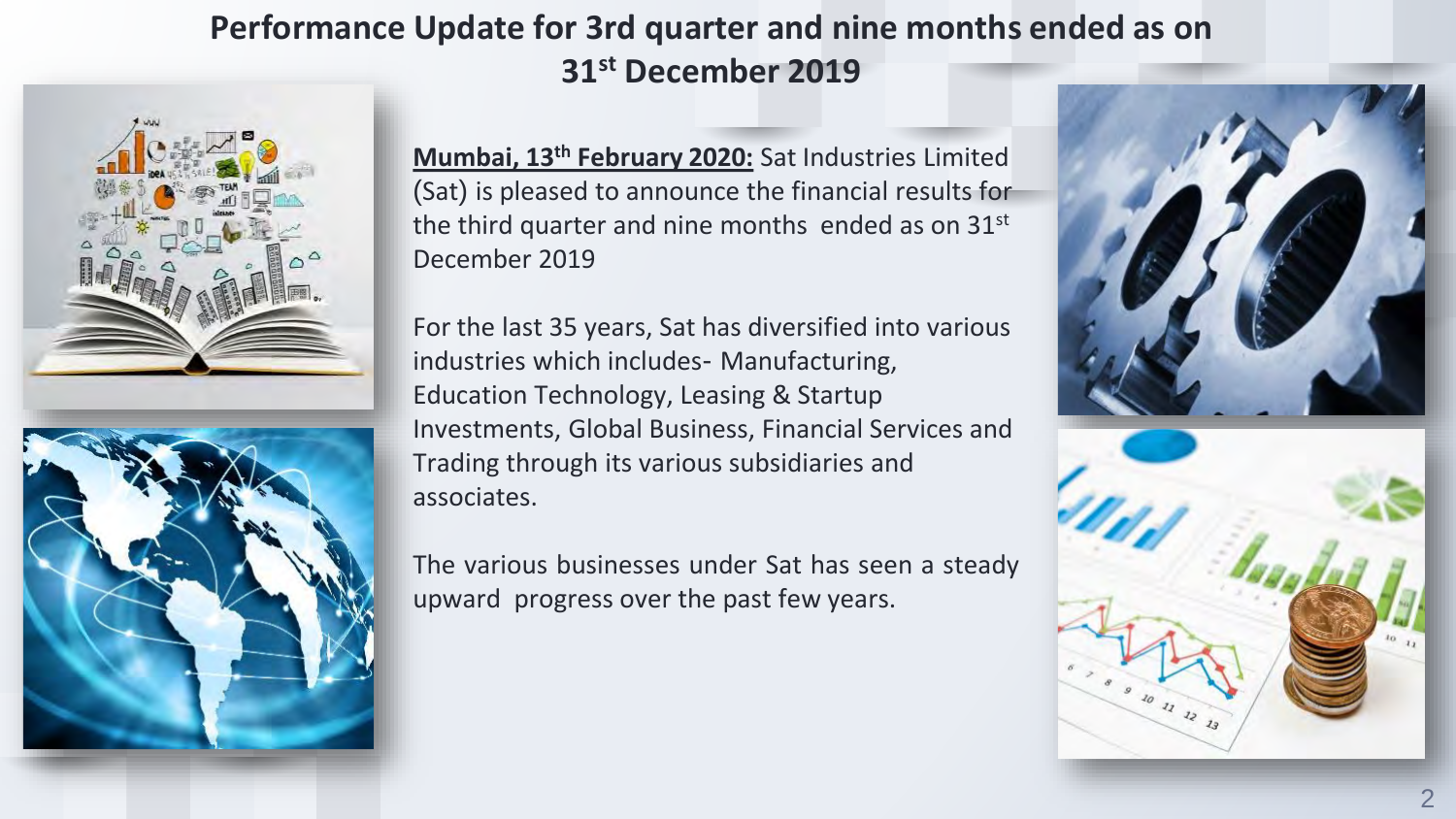# **Sah Polymers Limited**

*Manufacturer and Exporter of PP/HDPE Woven Bags and FIBCs (Flexible Intermediate Bulk Containers)*

- .  $\Box$  Sah Polymers (Manufacturing Division) witnessed a growth of 25% in volume terms and 16% in value terms in nine months of 2019-20 as compared to the same period last year.
- $\square$  Sah Polymers (IOCL Trading division) witnessed growth of more than 45% y-o-y.

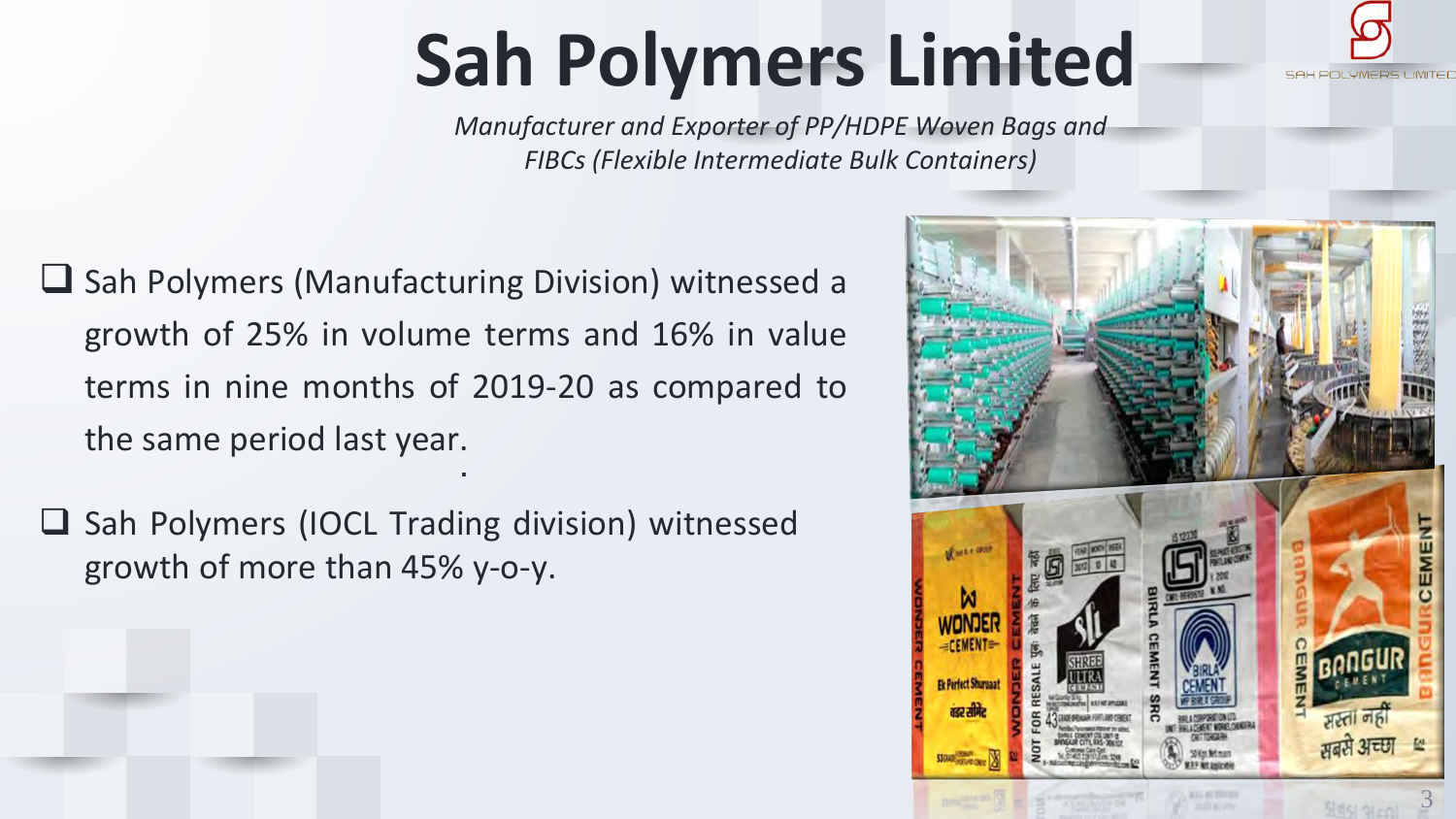## **Aeroflex Industries**

*Leading Manufacturer of Stainless-Steel Hoses &* 

*Components in India*

Exported its products to new geographies

 $\Box$  Development of new products

 $\Box$  Research & Development activities expanded

Emphasis on strong domestic marketing network

 $\Box$  Its wholly owned subsidiary based in UK started its operations during this quarter.

4





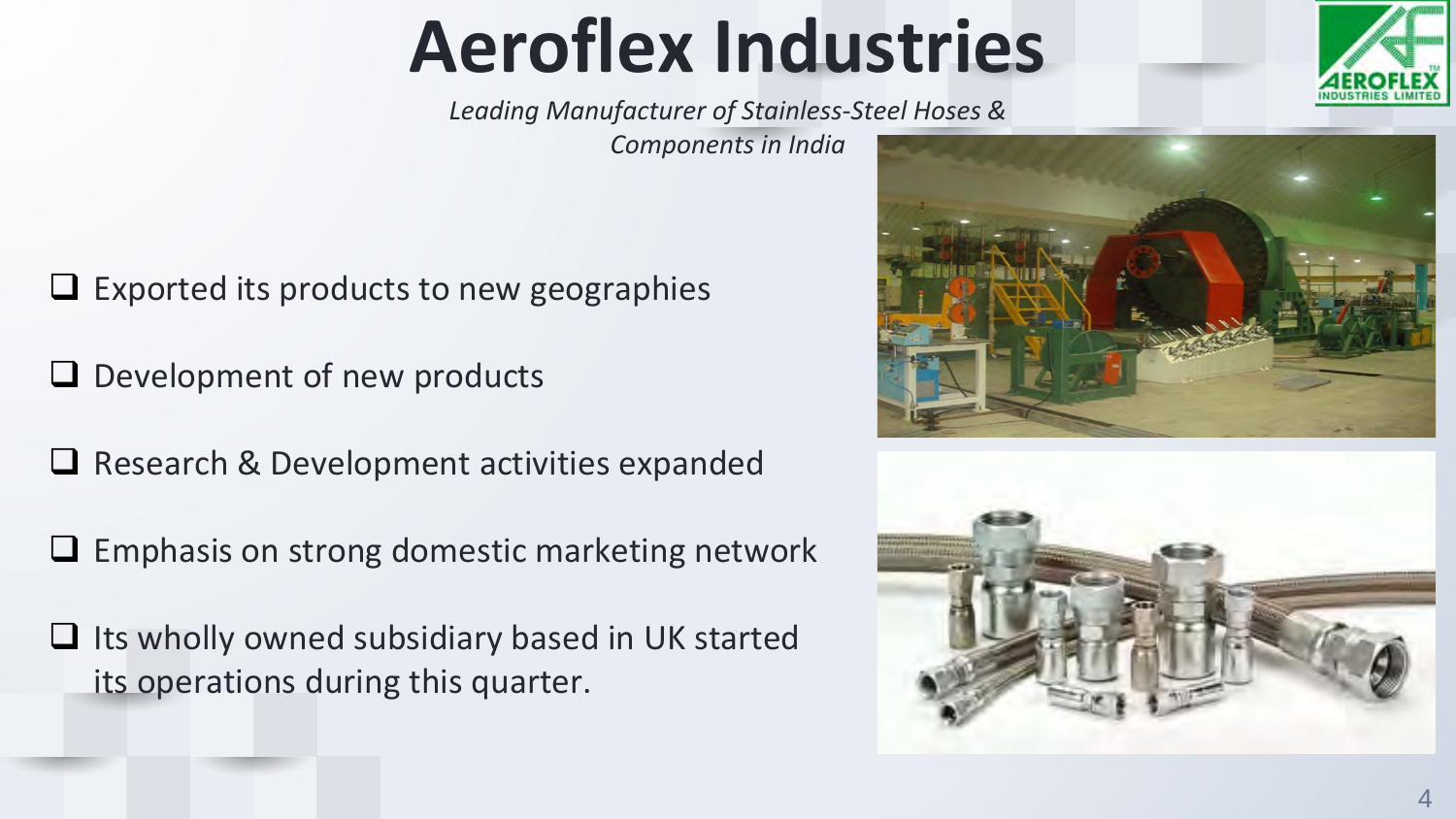### **Genext Students**

*India's first hybrid tutoring platform* 



- Launched Genext Virtual Classes (Live interactive online classes) in English and Hindi
- $\triangleright$  Launched one-to-many live classes

- Planning to launch all board live interactive classes in next academic year
- $\triangleright$  Along with metro Indian cities; Lucknow, Jaipur, Agra, Patna, Indore among top cities contributing organic traffic to website/app

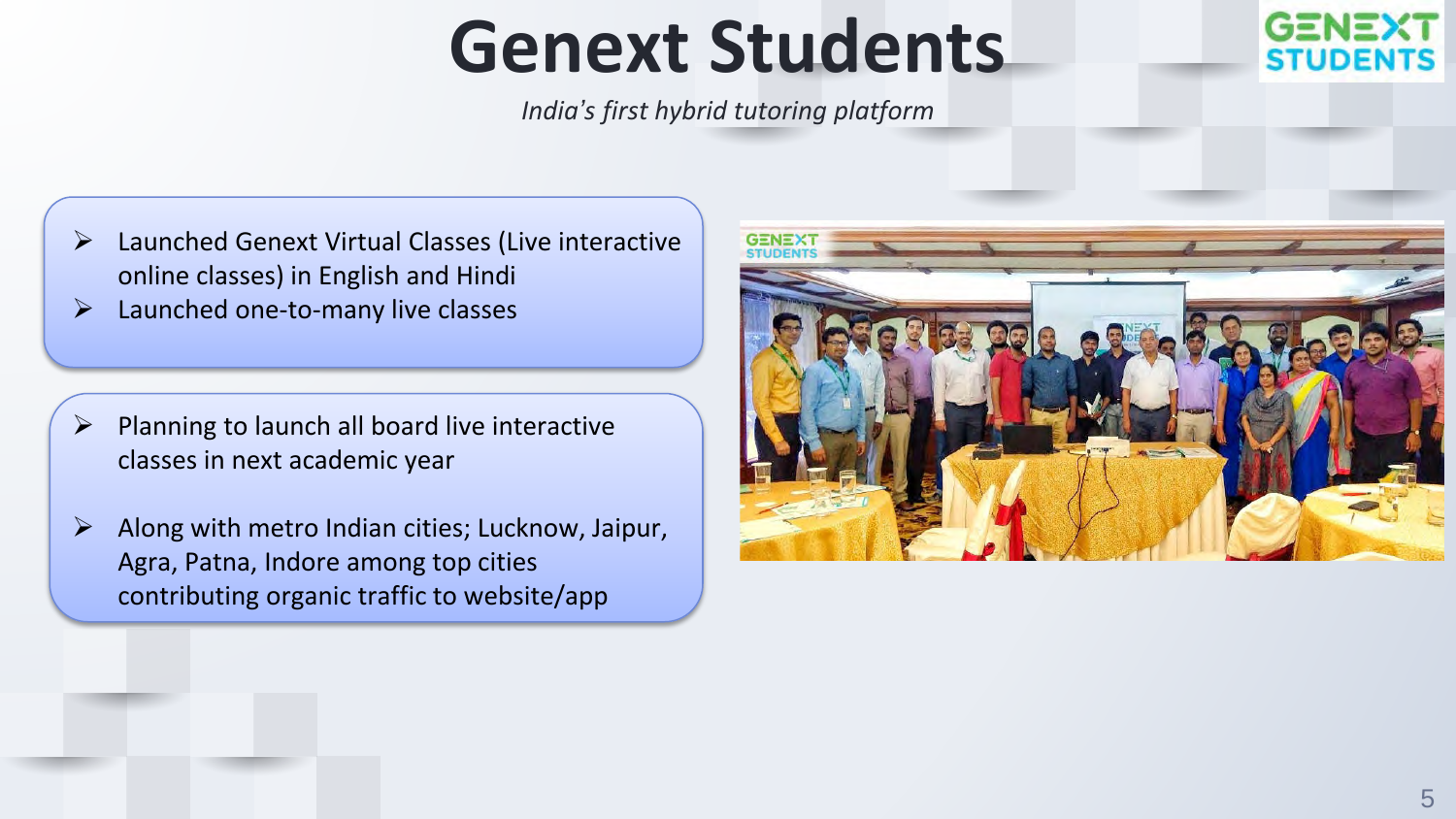### **Start-up Investments**

.

*During Q3 FY 2019-20, Sat has invested in the following companies making it a total of 49 start-ups investments till date* 

- ❑ *Rare Planet*
- ❑ *Skilancer Solar*



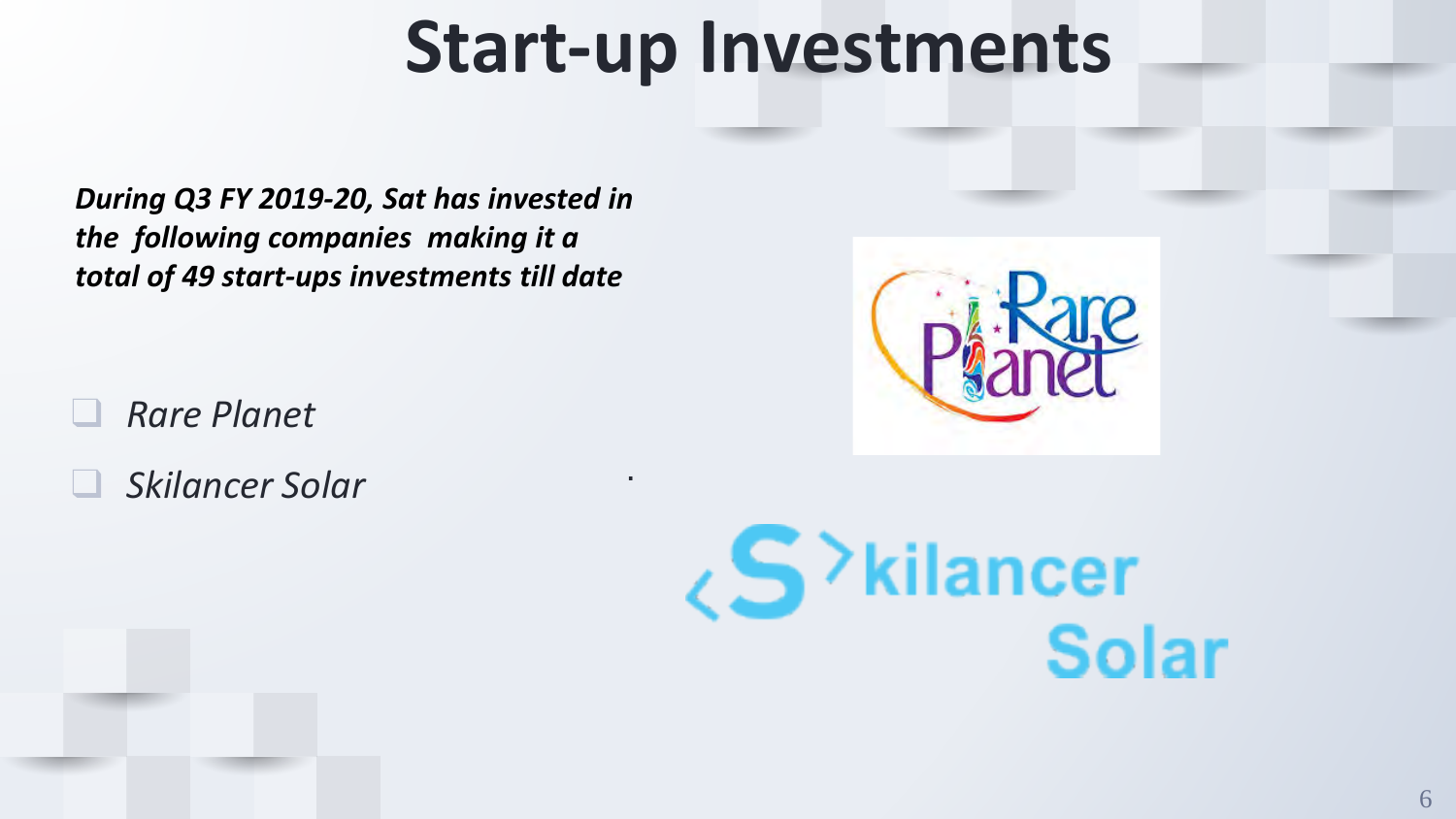# **Global Business**

Sat is engaged in the global business of import, export and services of metal, plastics and textile products through its subsidiary, *Italica Global FZC, UAE.*





### **Financial Services**

*Aeroflex Finance Pvt Ltd.,* a wholly owned subsidiary of Sat Industries Limited, is a Type II NBFC. Aeroflex Finance has already started its operations.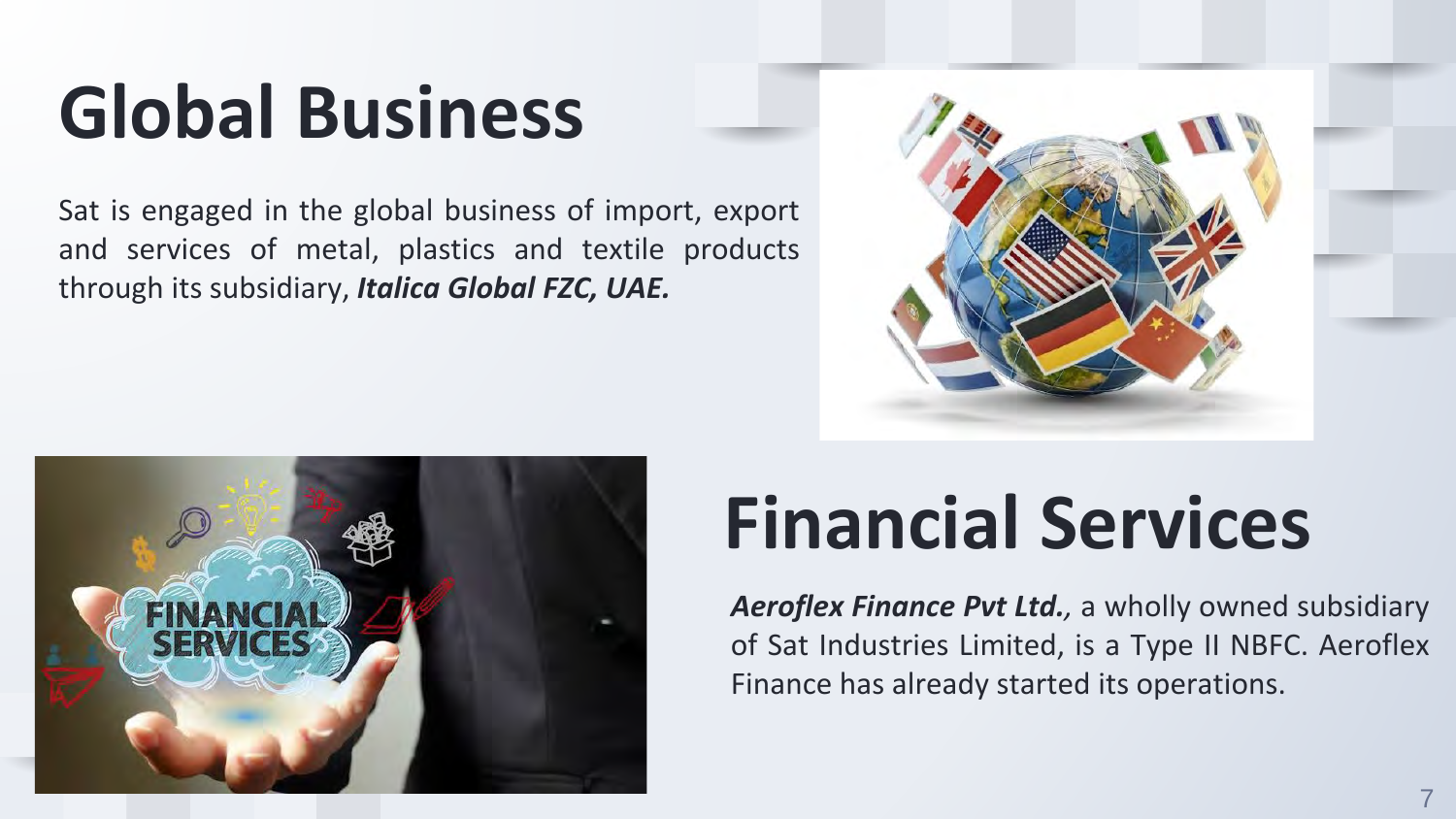### **Consolidated Unaudited Financial Results for third quarter ended 31st December 2019**

| (Rs in Lakhs)               |                           |                           |          |  |
|-----------------------------|---------------------------|---------------------------|----------|--|
|                             | 31 <sup>st</sup> Dec 2019 | 31 <sup>st</sup> Dec 2018 | Growth % |  |
| <b>Total Revenue</b>        | 5,989.45                  | 6,087.97                  | $-1.6%$  |  |
| <b>Net Profit After Tax</b> | 596.03                    | 372.83                    | 59.86%   |  |

### **Consolidated Unaudited Financial Results for nine months ended 31st December 2019**

| (Rs in Lakhs)               |                           |                           |          |  |
|-----------------------------|---------------------------|---------------------------|----------|--|
|                             | 31 <sup>st</sup> Dec 2019 | 31 <sup>st</sup> Dec 2018 | Growth % |  |
| <b>Total Revenue</b>        | 18,124.05                 | 17,142.51                 | 5.73%    |  |
| <b>Net Profit After Tax</b> | 1,468.43                  | 1,193.77                  | 23.01%   |  |